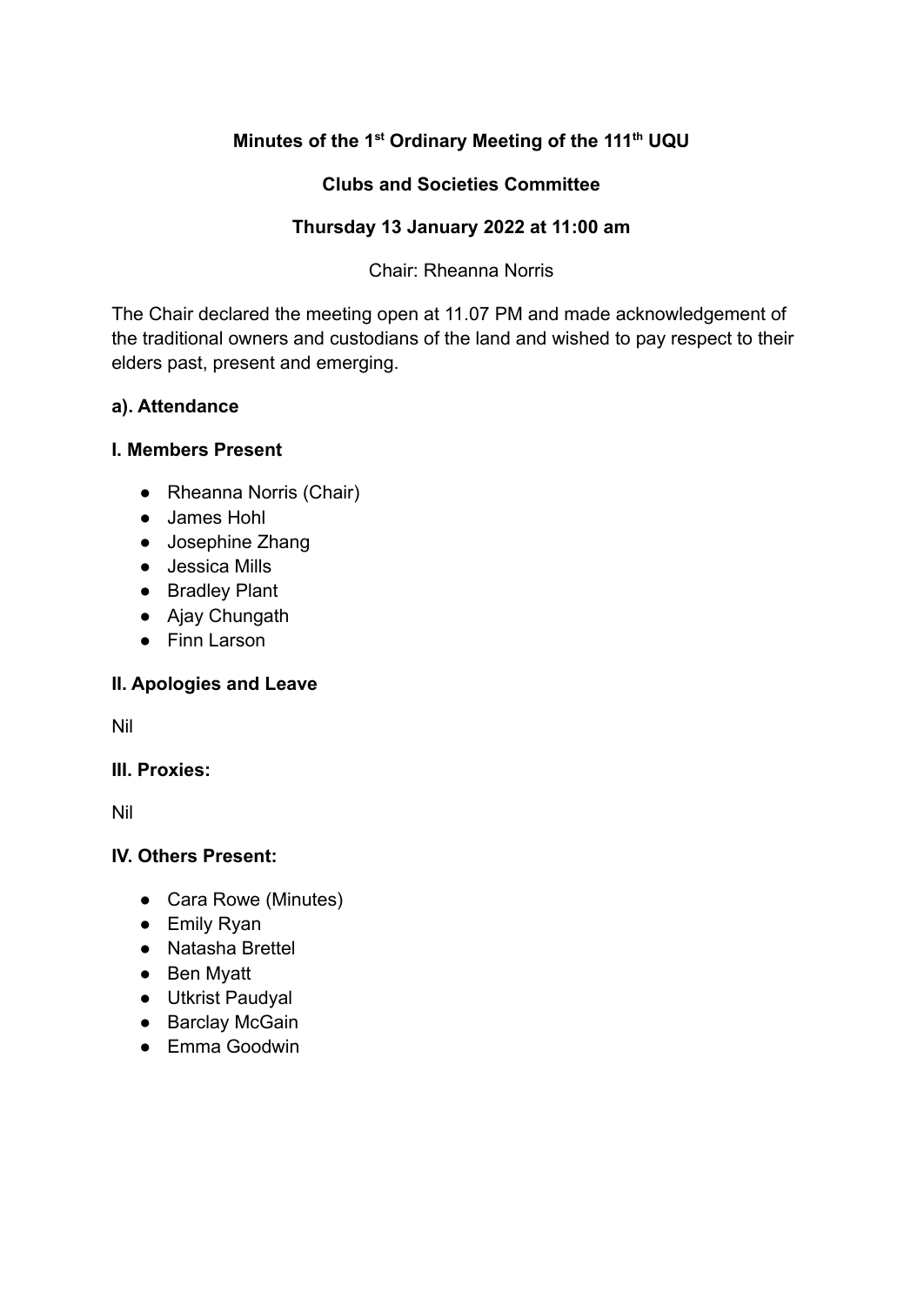It was moved

THAT THE ATTENDANCE FOR THIS MEETING BE ACCEPTED

C&S 111/12 NORRIS/MILLS CARRIED

## c.) Confirmation of the Minutes from the previous meeting

It was moved THAT THE MINUTES FROM THE 1<sup>st</sup> EXTRAORDINARY MEETING OF THE 111<sup>TH</sup> CLUBS AND SOCIETIES COMMITTEE BE ACCEPTED AND CONFIRMED. C&S 111/13 NORRIS/MILLS **CARRIED** 

Finn Larson entered the meeting at 11:10am

## d.) Business Arising from the Minutes

 $n/a$ 

## e.) Reports of Elected Officers

Vice President Campus Culture (Clubs and Societies) reported on Clubs Conference, noting that it would be similar to previous years, with a breakfast and additional socialisation opportunities provided. Additionally, panel discussions will be extended from just a treasurer panel to one for all T3 positions.

A committee member noted that in the past, platters have been offered to incentivise executives to come to the conference early and network.

The Chair replied that this would indeed increase networking opportunities, which is a focus for the conference this year.

Vice President Campus Culture (Clubs and Societies) announced that Executive Camp has been cancelled for the February dates after considering the new COVID climate

A committee member suggested that lawn bowls be run at Clubs Conference again as it was successful last year. The chair and Emily Ryan confirmed it would run again.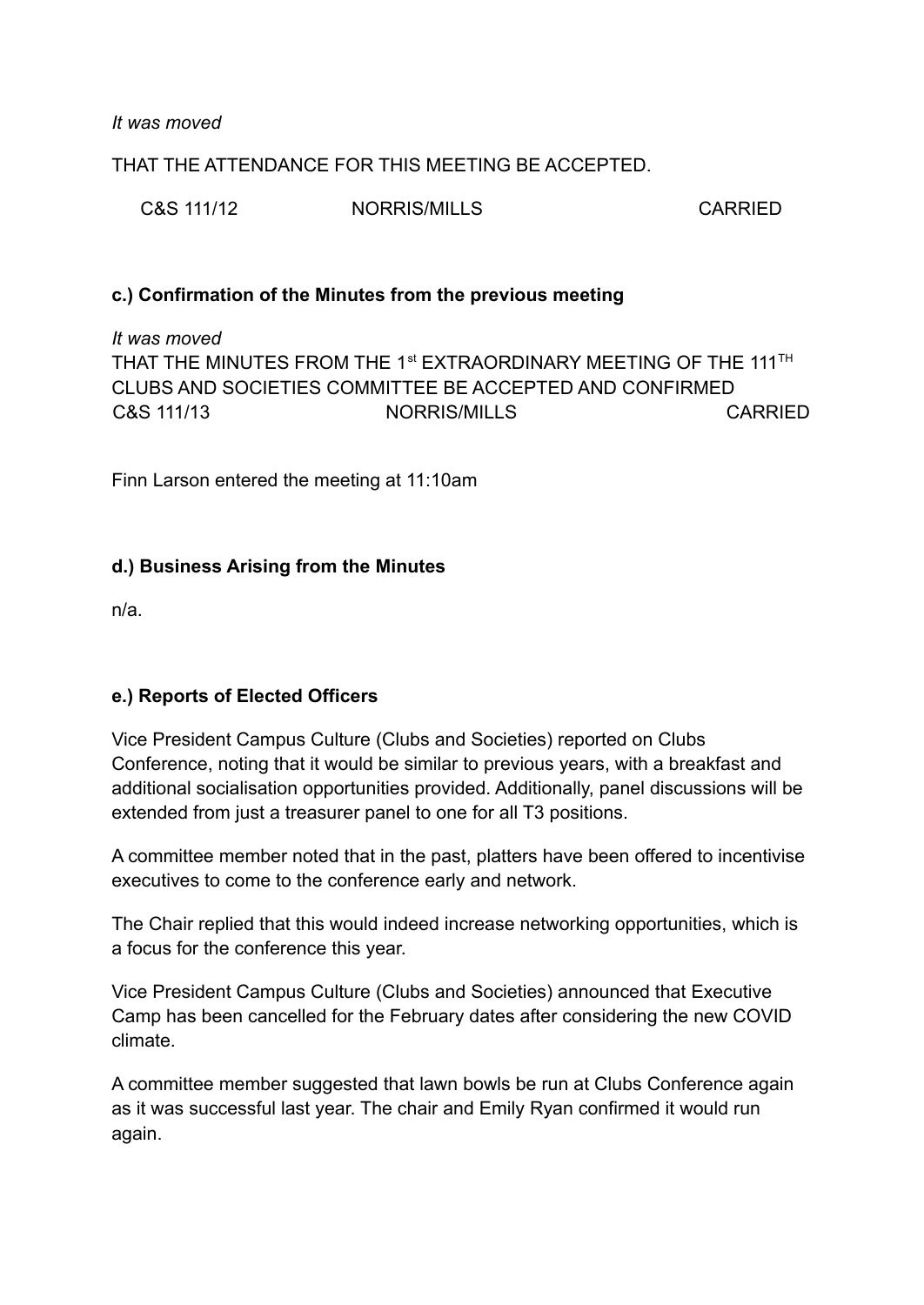On market day, 15 clubs have opted out so just under 200 clubs are attending. At this stage, the event is going ahead with limitations to be announced closer to the date

A committee member suggested that the set up be reorganised and the chair and the clubs and societies administration officer agreed that these concerns would be addressed and managed.

Vice President Campus Culture (Clubs and Societies) noted three upcoming projects - a Market Day promotional video to represent all clubs, bringing back C&S as a Facebook co-host, and increasing social media engagement

It was moved

THAT THE REPORT OF THE ELECTED OFFICER, VICE PRESIDENT CAMPUS CULTURE (CLUBS AND SOCIETIES) BE ACCEPTED.

C&S 111/14 NORRIS/PLANT CARRIED

## f). Matters Arising from the Reports

**Nil** 

## g). Business which has been proposed

## i. Clubs for ratification

## **UQ Political Science and International Relations Society**

The representatives entered the meeting at 11:31am

It was noted that the aims of the new club were ruled too similar to PPES and UNSA in the last meeting.

Ben noted that PPE is a very separate degree to a Political Science major within an Arts degree, and therefore this club falls outside of the scope of PPES. UNSA is focused on a niche political hobby, and is not comparable to a faculty club. Event ideas that have already been discussed are tours of Parliament, panels, and networking nights, which are not currently done for just political science by either of these clubs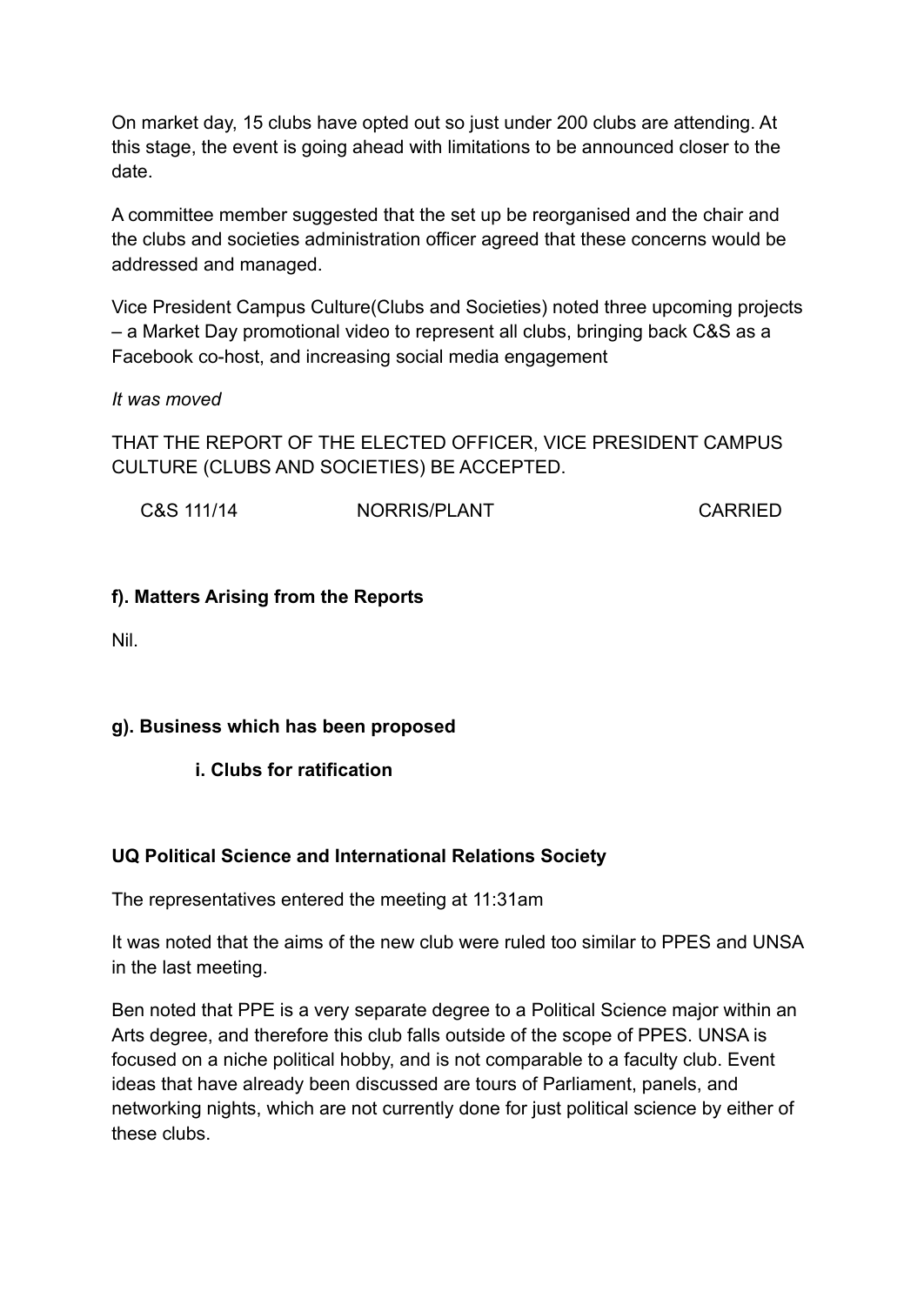A committee member asked whether the club had contacted their school for support. The schools have communicated their support for the club but are unwilling to provide funding until the club is affiliated with UQU.

Natasha and Ben left the meeting at 11:39am

A committee member suggested that the club reach out to PPES and UNSA to see if the gap in events could be filled by either of the clubs.

A committee member said that it is not always the case that clubs want to take on more events, especially if they maintain their membership numbers regardless.

A student explained that PPES and UNSA's complaints are not substantive. To the extent that there is a philosophy and an economics society one cannot say a politics society is too similar to PPES. Additionally, PPE is a cohort based degree and does not mingle with political science or international relations majors, and therefore most of their events are to encourage connections within their cohorts. UNSA is a hobby club, and while model United Nations could be vaguely associated with international relations, they do not have the same relationship with the school that a faculty club would and do not hold faculty style events. The student likened this complaint to the debating society trying to stop an English literature society. The speaker said there was thus no reason to not ratify the club.

The committee generally agreed with this sentiment.

#### It was moved

THAT THE (RECONSIDERED) EXPRESSION OF INTEREST BY THE UNIVERSITY OF QUEENSLAND POLITICAL SCIENCE AND INTERNATIONAL RELATIONS SOCIETY BE RATIFIED AS A UQU CLUB WITH THE RECOMMENDATION THAT THEY INVESTIGATE COLLABORATIONS WITH PPES AND UNSA.

C&S 111/15

NORRIS/HOHL

**CARRIED** 

## **UQ Monarchist League**

The Chair noted that the EOI for this club was received the night before the meeting. and it seems that all club requirements seem to be met.

The representative entered the meeting at 11:49am

UQML distinguishes itself from other clubs on campus by advocating particularly for the love of the monarchy and is nonpartisan.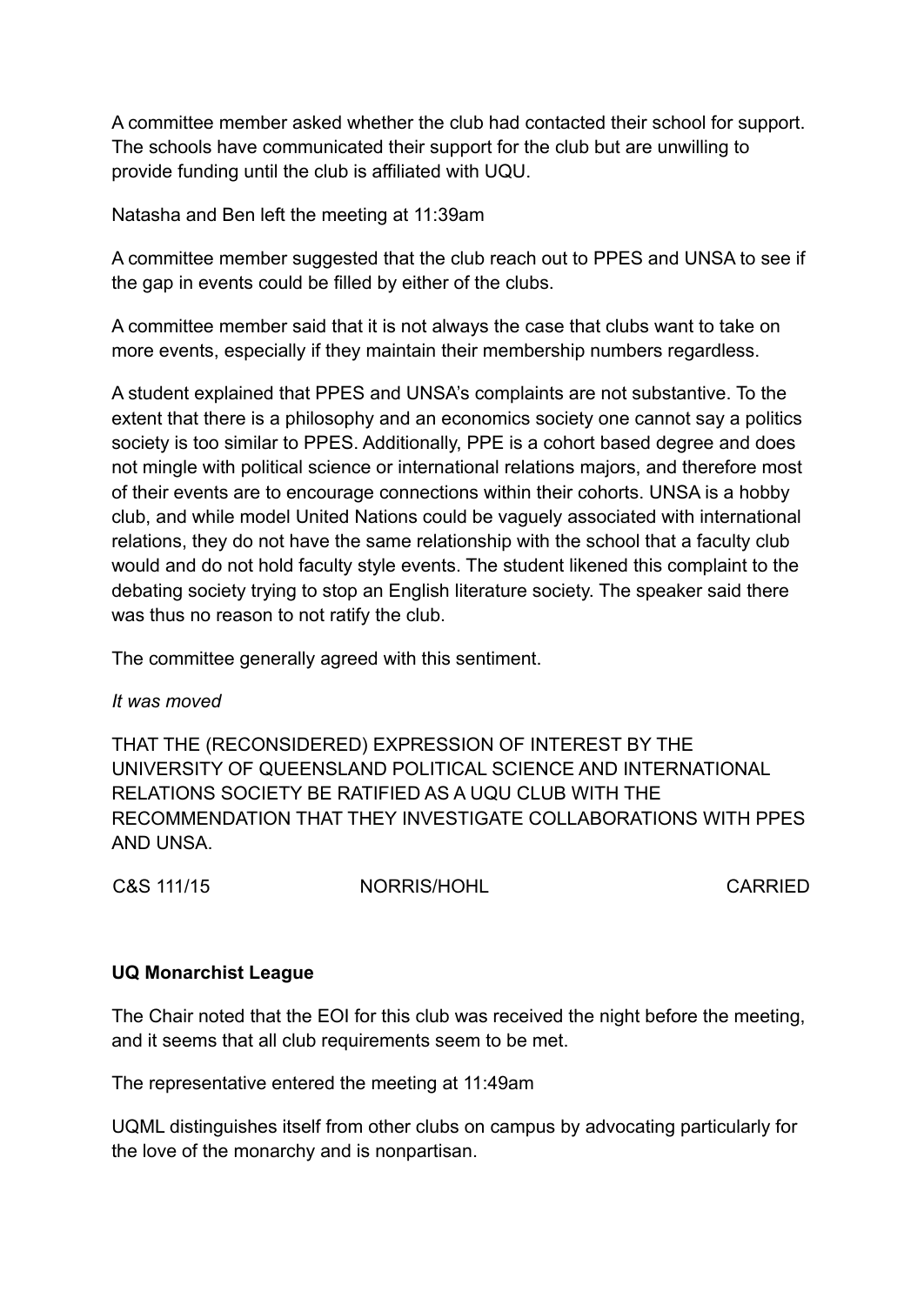The representative left the meeting at 12:06am

THAT THE EXPRESSION OF INTEREST BY THE UNIVERSITY OF QUEENSLAND MONARCHIST LEAGUE BE RATIFIED AS A UOU CLUB WITH THE RECOMMENDATION THAT THE CONSTITUTION BE REVIEWED PRIOR TO THE IGM.

C&S 111/16

NORRIS/MILLS

**CARRIED** 

## "Real Choices" Club

Concerns were raised about the club potentially providing mental health services or referral with no training.

The representative entered the meeting at 12:25pm

The representative addressed the three concerns outlined in Emily Ryan's email: lack of formality, niche interest, and concerns about providing support, advice, referrals etc.

The Chair ruled that ratification is out of order as student numbers were not provided in the proper form.

# **UQ Food and Cooking Club**

The club was reassessed taking the new email into consideration.

It was moved

THAT THE (RECONSIDERED) EXPRESSION OF INTEREST BY THE UNIVERSITY OF QUEENSLAND COOKING CLUB BE RATIFIED.

C&S 111/18

NORRIS/PLANT

NOT CARRIED

## ii. Affiliations

It was moved

THAT THE FOLLOWING CLUBS BE AFFILIATED EN BLOC:

- Comedy & Improv Club
- Petroleum Engineers
- Health and Safety Club

## C&S 111/19

NORRIS/PLANT

**CARRIED**